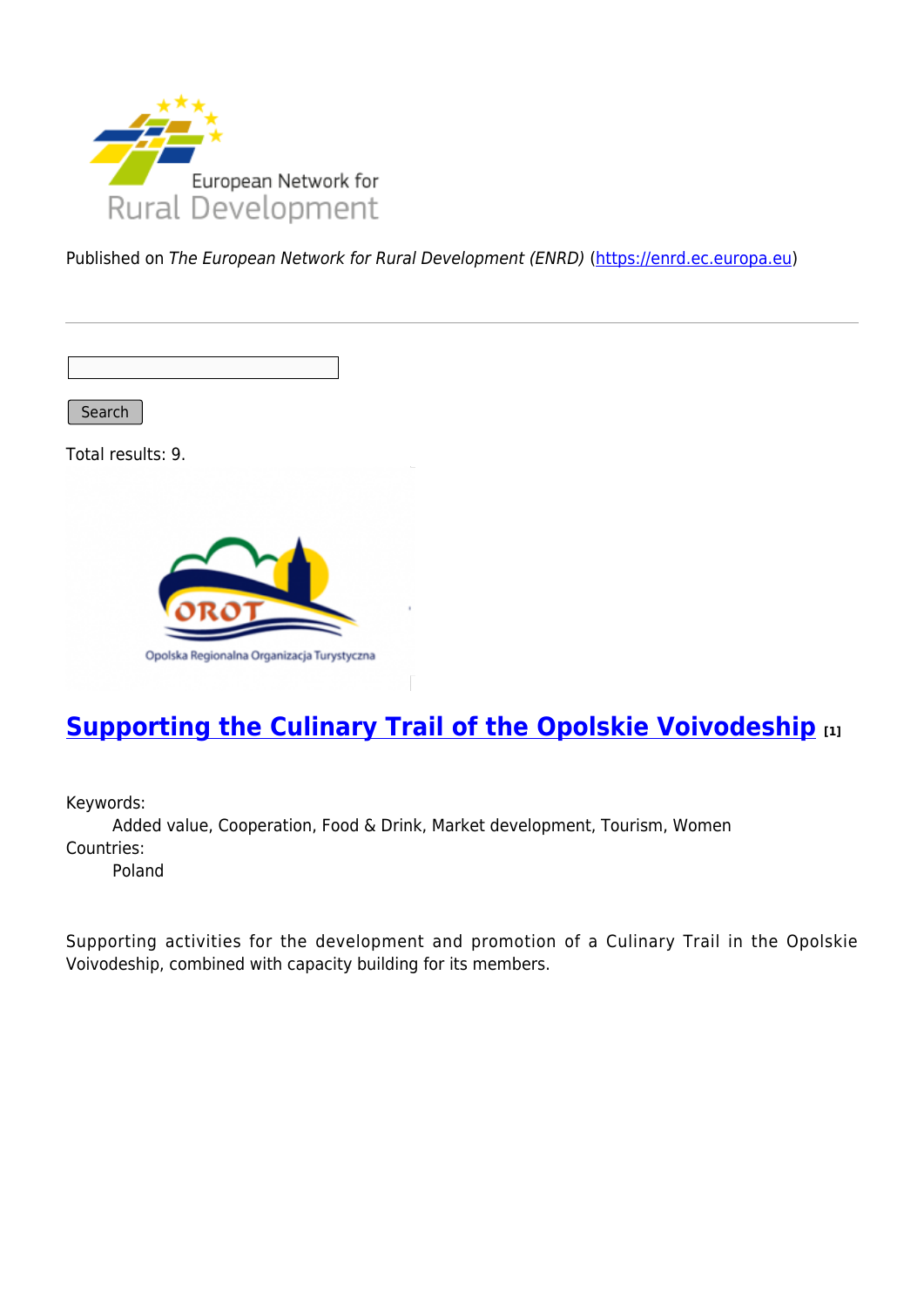

# **[Organic cattle breeding in Zala county](https://enrd.ec.europa.eu/projects-practice/organic-cattle-breeding-zala-county_en) [2]**

Keywords:

Animal husbandry, Entrepreneurship, Environmental protection, Organic farming, Soil management

Countries:

Hungary

An organic cattle breeding farm is working to reverse the degradation of environmental conditions on the farm, whilst ensuring its long-term economic sustainability.



# **[The Eternal Forest target programme in the Zemplén](https://enrd.ec.europa.eu/projects-practice/eternal-forest-target-programme-zemplen-mountains_en) [Mountains](https://enrd.ec.europa.eu/projects-practice/eternal-forest-target-programme-zemplen-mountains_en) [3]**

Keywords:

Environmental sustainability, Forestry, Mountain area, Sustainability Countries:

Hungary

Introducing a new forest management method that ensures the rapid and natural rejuvenation of harvested forests.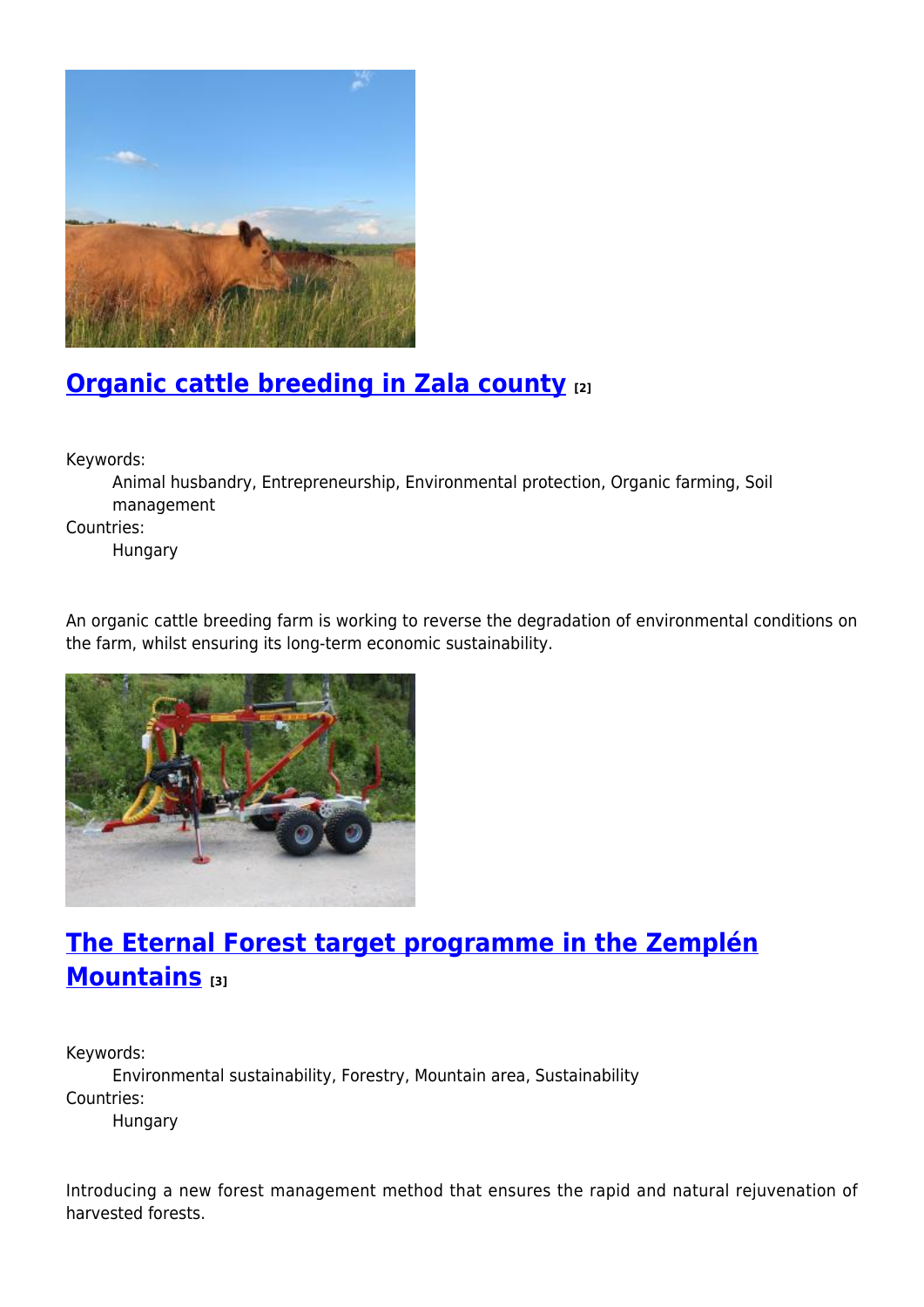

# **[Establishing poplar tree plantations for industrial use in](https://enrd.ec.europa.eu/projects-practice/establishing-poplar-tree-plantations-industrial-use-hungary_en) [Hungary](https://enrd.ec.europa.eu/projects-practice/establishing-poplar-tree-plantations-industrial-use-hungary_en) [4]**

Keywords:

Climate change adaptation, Entrepreneurship, Forestry, Innovation, Renewable energy Countries:

Hungary

Using Rural Development Programme (RDP) support to set up modern poplar plantations in response to the increasing demand from industry for high quality raw materials



# **[Afforestation of agricultural land in Poland](https://enrd.ec.europa.eu/projects-practice/afforestation-agricultural-land-poland_en) [5]**

Keywords: Climate change adaptation, Forestry Countries: Poland

An example of how afforestation allows for the development and maintenance of farm lands where crop cultivation is almost impossible.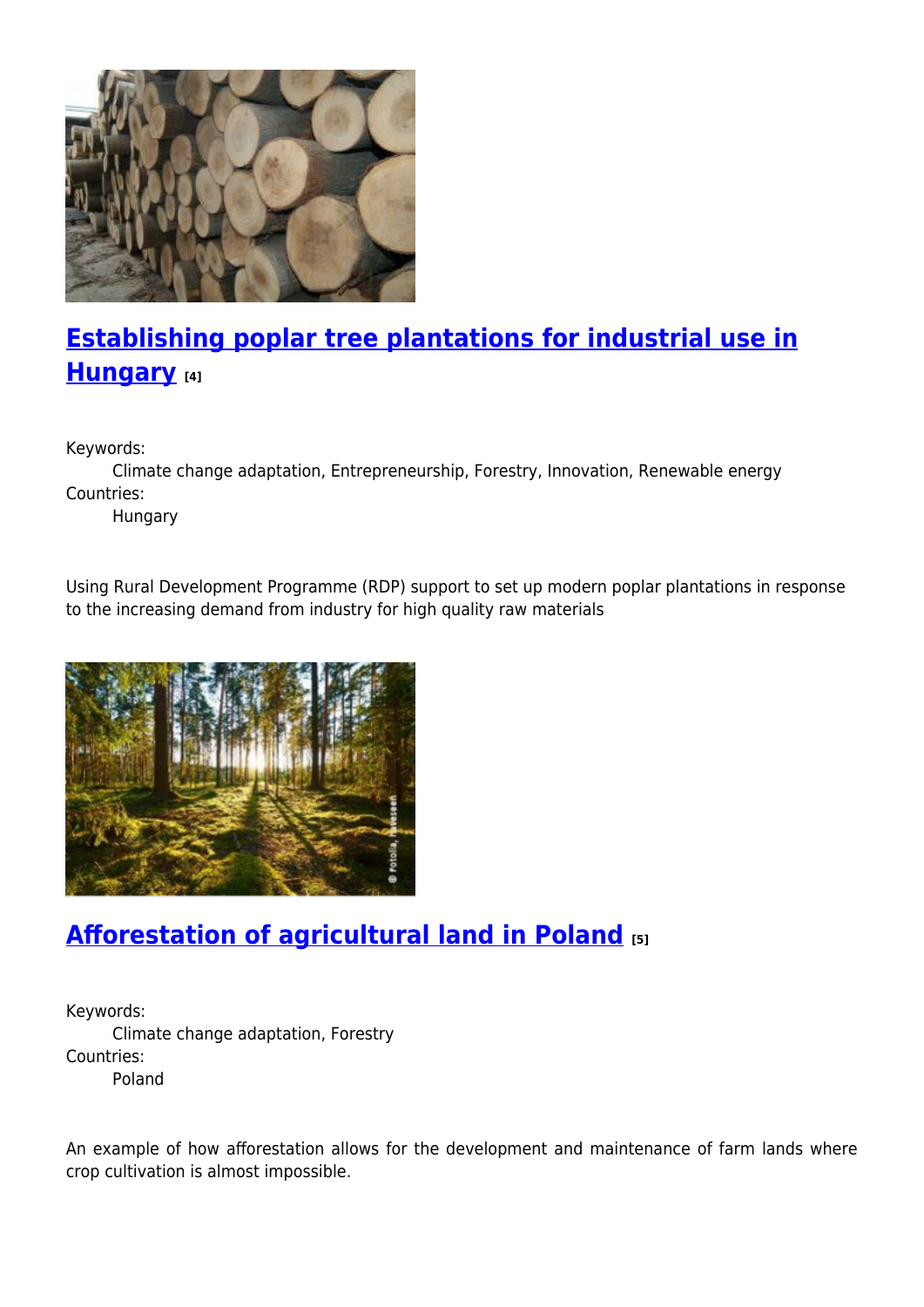

## **[Kowalski Farm - Agri-environment-climate support for](https://enrd.ec.europa.eu/projects-practice/kowalski-farm-agri-environment-climate-support-sustainable-agriculture_en) [sustainable agriculture](https://enrd.ec.europa.eu/projects-practice/kowalski-farm-agri-environment-climate-support-sustainable-agriculture_en) [6]**

Keywords:

Agriculture, Competitiveness, Environmental protection, Environmental sustainability, Rural Inspiration Awards: nominees, Sustainability

Countries:

Poland

Using RDP support to implement a sustainable model of agriculture that combines the production of high quality products and environmental protection. Winning initiative of the 2019 Rural Inspiration Awards in the 'Environment & Climate Action' category.



## **[Exploring low carbon emission solutions in agriculture](https://enrd.ec.europa.eu/projects-practice/exploring-low-carbon-emission-solutions-agriculture_en) [7]**

Keywords:

Agriculture, Animal husbandry, Climate change adaptation, Cooperation, GHG & ammonia emissions

Countries:

Poland

Bringing together public authorities, research institutes and farmers to explore low carbon emission production models in agriculture.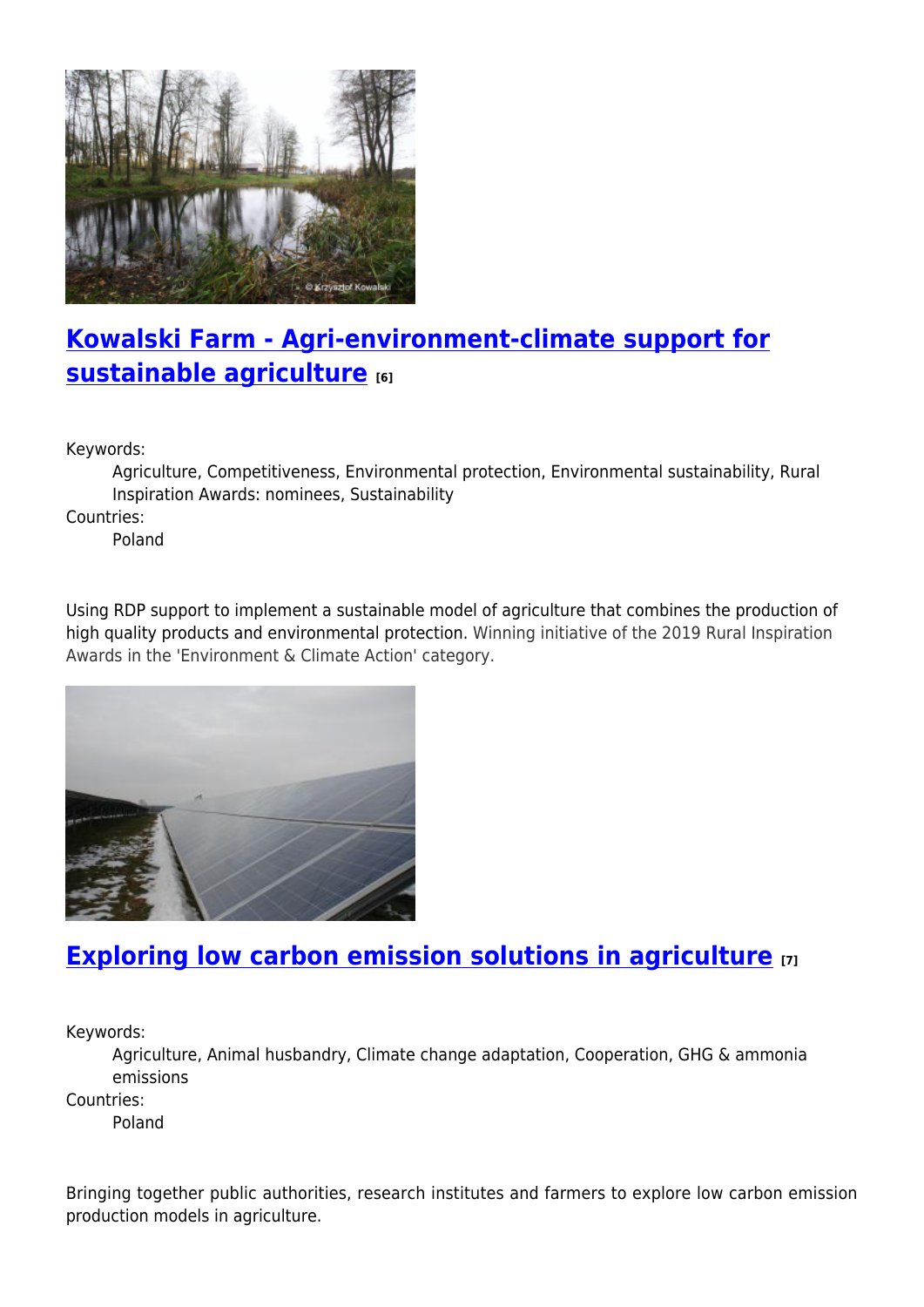

# **[Reconstruction of a forest road for effective protection from](https://enrd.ec.europa.eu/projects-practice/reconstruction-forest-road-effective-protection-forest-fires_en) [forest fires](https://enrd.ec.europa.eu/projects-practice/reconstruction-forest-road-effective-protection-forest-fires_en) [8]**

Keywords: Environmental protection, Forestry Countries: Slovakia

Support from the Slovakian rural development programme financed the reconstruction of a forest road as to improve access for fire protection vehicles.



# **[Anti-flood and fire fighting reservoir Mestske lesy Krupina](https://enrd.ec.europa.eu/projects-practice/anti-flood-and-fire-fighting-reservoir-mestske-lesy-krupina_en) [9]**

Keywords:

Climate change adaptation, Environmental protection, Water management Countries:

Slovakia

The construction of a water reservoir helped combat the more frequent extreme weather events such as heavy rainfall and forest fires due to climate change.